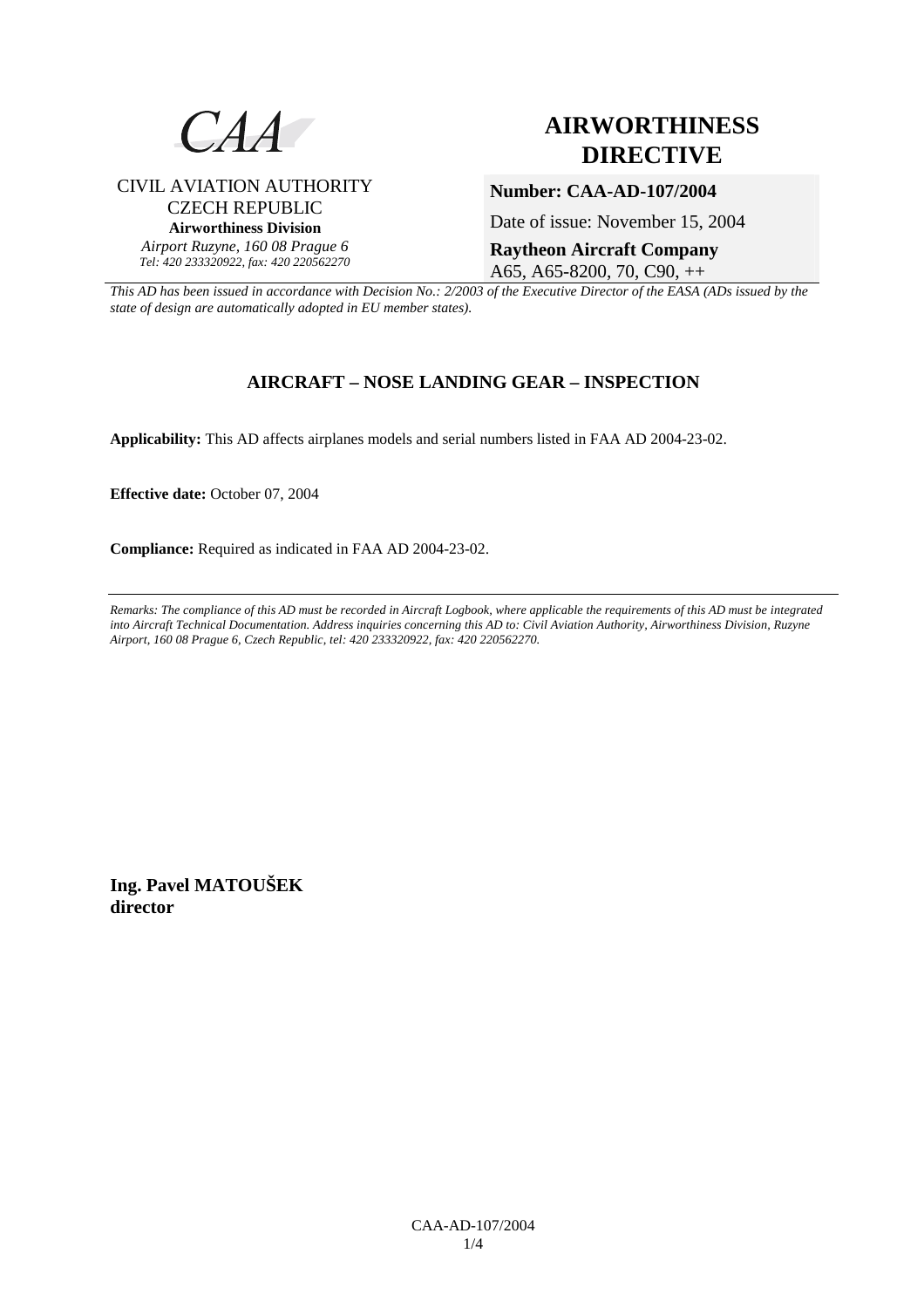### **2004-23-02 Raytheon Aircraft Company:** Amendment 39-13857; Docket No. 2003-CE-51-AD.

#### **When Does This AD Become Effective?**

(a) This AD becomes effective on December 23, 2004.

## **What Other ADs Are Affected by This Action?**

(b) This AD supersedes AD 87-22-01 R1, Amendment 39-6312.

# **What Airplanes Are Affected by This AD?**

(c) This AD affects the following airplane models and serial numbers that:

(1) Do not incorporate Kit No. 1001-8030-1 S or Kit No. 114-8015-1 S (as applicable); and

(2) Are certificated in any category:

| <b>Model</b>                                                          | <b>Serial numbers</b>                                        |  |  |  |
|-----------------------------------------------------------------------|--------------------------------------------------------------|--|--|--|
| (i) A65 and A65-8200                                                  | LC-240 through LC-335.                                       |  |  |  |
| $(ii)$ 70                                                             | LB-1 through LB-35.                                          |  |  |  |
| (iii) 65-A80, 65-A80-8800, and 65-B80                                 | LD-151 through LD-511.                                       |  |  |  |
| $(iv) 65-88$                                                          | LP-1 through LP-26, LP-28, and LP-30 through LP-47.          |  |  |  |
| (v) 65-90, 65-A90, B90, C90, and C90A                                 | LJ-1 through LJ-1190.                                        |  |  |  |
| (vi) 65-A90-1 (U-21A, JU-21A, U-21G, RU-21A, RU-<br>21D, and RU-21H). | LM-1 through LM-141.                                         |  |  |  |
| $(vii)$ 65-A90-2 (RU-21B)                                             | LS-1 through LS-3.                                           |  |  |  |
| (viii) 65-A90-3 (RU-21C)                                              | LT-1 and LT-2.                                               |  |  |  |
| $(ix)$ 65-A90-4 (RU-21E and RU-21H)                                   | LU-1 through LU-15.                                          |  |  |  |
| $(x)$ E90                                                             | LW-1 through LW-347.                                         |  |  |  |
| (xi) F90                                                              | LA-2 through LA-236.                                         |  |  |  |
| (xii) H90 (T-44A)                                                     | LL-1 through LL-61.                                          |  |  |  |
| (xiii) 99, 99A, A99, A99A, B99, and C99                               | U-1 through U-239.                                           |  |  |  |
| $(xiv)$ 100 and A100                                                  | B-2 through B-93, and B-100 through B-247.                   |  |  |  |
| $(xv)$ A100 (U-21F)                                                   | B-95 through B-99.                                           |  |  |  |
| $(xvi)$ A100-1 (U-21J)                                                | BB-3 through BB-5.                                           |  |  |  |
| $(xvii)$ B100                                                         | BE-1 through BE-137.                                         |  |  |  |
| $(xviii)$ 200 and B200                                                | BB-2, and BB-6 through BB-1314.                              |  |  |  |
| $(xix)$ 200C and B200C                                                | BL-1 through BL-72, and BL-124 through BL-131.               |  |  |  |
| $(xx)$ 200CT and B200CT                                               | BN-1 through BN-4.                                           |  |  |  |
| $(xxi)$ 200T and B200T                                                | BT-1 through BT-33.                                          |  |  |  |
| $(xxii)$ A200 (C-12A and C-12C)                                       | BC-1 through BC-75 and BD-1 through BD-30.                   |  |  |  |
| (xxiii) A200C (UC-12B)                                                | BJ-1 through BJ-66.                                          |  |  |  |
| $(xxiv)$ A200CT (C-12D, FWC-12D, and C-12F)                           | BP-1, BP-7 through BP-11, BP-19, and BP-24 through<br>BP-63. |  |  |  |
| $(xxy)$ A200CT (RC-12D and RC-12H)                                    | GR-1 through GR-19.                                          |  |  |  |
| $(xxvi)$ A200CT (RC-12G)                                              | FC-1 through FC-3.                                           |  |  |  |
| $(xxvii)$ A200CT $(RC-12K)$                                           | FE-1 through FE-9.                                           |  |  |  |
| $(xxviii) B200C (C-12F)$                                              | BL-73 through BL-112, BL-118 through BL-123, and             |  |  |  |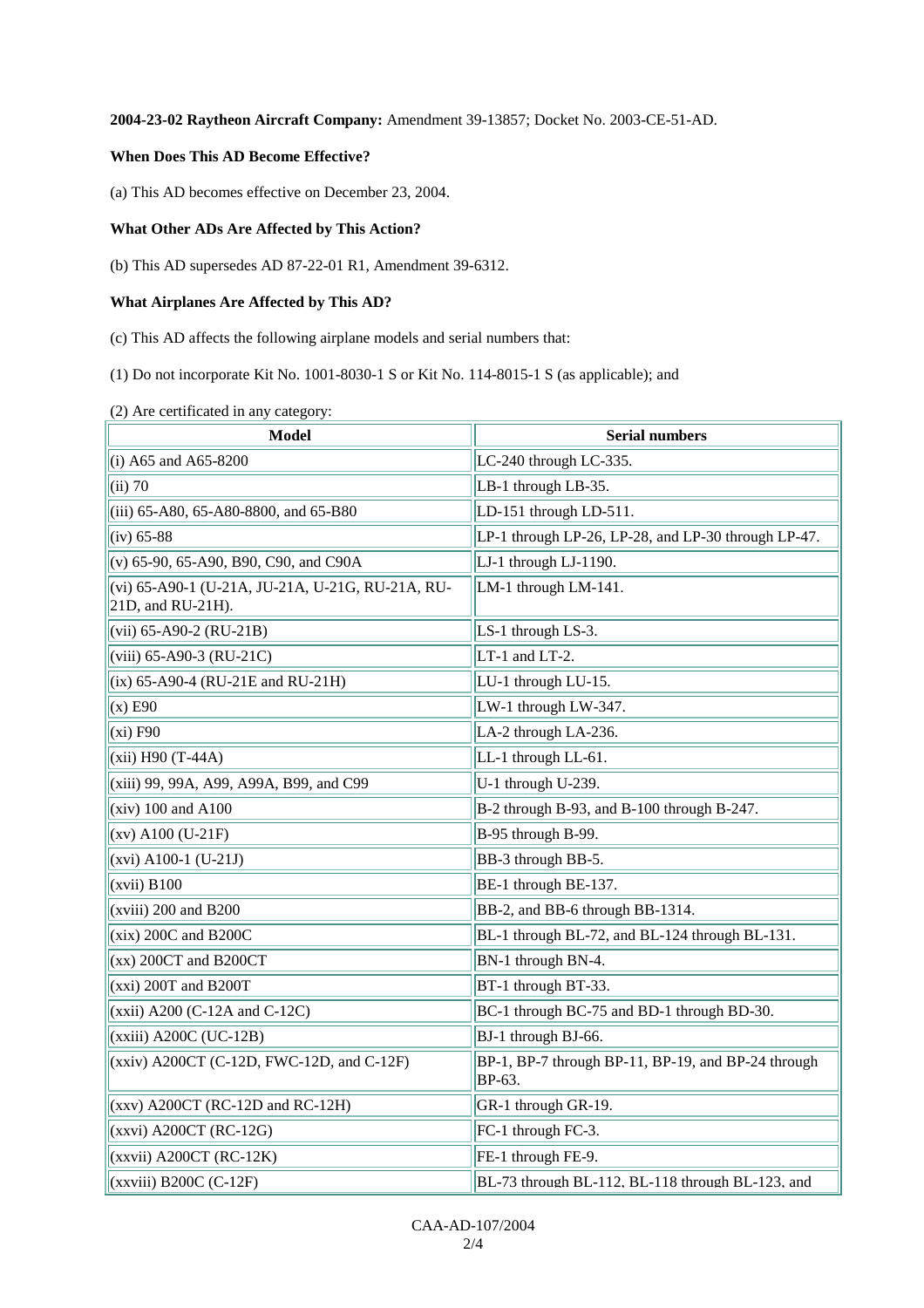|                         | $BP-64$ through $BP-71$ .                    |
|-------------------------|----------------------------------------------|
| $(xxix)$ B200C (UC-12F) | BU-1 through BU-10.                          |
| $(xxx)$ B200C (UC-12M)  | $BV-1$ through BV-10.                        |
| $(xxxi)$ 300            | FA-1 through FA-168, and FF-1 through FF-19. |
| $(xxxii)$ 1900          | UA-1 through UA-3.                           |
| (xxxiii) 1900C          | UB-1 through UB-74, and UC-1 through UC-78.  |
| $(xxxiv)$ 1900C (C-12J) | UD-1 through UD-6.                           |

#### **What Is the Unsafe Condition Presented in This AD?**

(d) The actions specified in this AD are intended to detect and correct cracks in the nose landing gear (NLG) fork, which could result in reduced structural integrity and failure of the NLG fork to carry design ultimate load. This failure could result in loss of control of the airplane during take off, landing, and taxi operations.

#### **What Must I Do To Address This Problem?**

|  |  | (e) To address this problem, you must do the following: |  |  |  |
|--|--|---------------------------------------------------------|--|--|--|
|  |  |                                                         |  |  |  |
|  |  |                                                         |  |  |  |

| <b>Actions</b>                                                                                                                                                                                                                                                                                                                  | Compliance                                                                                                                                                                                                                                                                                                                                                                                                                      | <b>Procedures</b>                                                                                                                                     |  |  |
|---------------------------------------------------------------------------------------------------------------------------------------------------------------------------------------------------------------------------------------------------------------------------------------------------------------------------------|---------------------------------------------------------------------------------------------------------------------------------------------------------------------------------------------------------------------------------------------------------------------------------------------------------------------------------------------------------------------------------------------------------------------------------|-------------------------------------------------------------------------------------------------------------------------------------------------------|--|--|
| (1) Inspect, using fluorescent liquid<br>penetrant or magnetic particle<br>method, the nose landing gear (NLG)<br>fork assembly for any signs of cracks<br>unless Kit No. 101-8030-1 S or Kit<br>No. $114-8015-1$ S (as applicable) is<br>incorporated, then no further action is<br>required.                                  | For airplanes previously affected by<br>$AD 87-22-01 R1$ : Initially inspect<br>within 200 hours time-in-service<br>(TIS) after the last inspection required 2102, Revision 7, Revised: July,<br>by AD 87-22-01 R1. For airplanes<br>not previously affected by AD 87-22-<br>$[01 R1]$ : Initially inspect within the<br>next 200 hours TIS after December<br>23, 2004 (the effective date of this<br>AD), unless already done. | Follow the instructions in Part II of<br>Raytheon Aircraft Company<br>Mandatory Service Bulletin SB 32-<br>2003.                                      |  |  |
| (2) If cracks are found during the<br>inspection required in paragraph<br>$(e)(1)$ of this AD, incorporate Kit No.<br>101-8030-1 S or Kit No. 114-8015-1<br>$S$ (as applicable).                                                                                                                                                | Before further flight after December<br>23, 2004 (the effective date of this<br>AD).                                                                                                                                                                                                                                                                                                                                            | Follow the instructions in Part III of<br>Raytheon Aircraft Company<br>Mandatory Service Bulletin SB 32-<br>2102, Revision 7, Revised: July,<br>2003. |  |  |
| (3) If no cracks are found during the<br>inspection required in paragraph<br>$(e)(1)$ of this AD, repetitively inspect<br>until Kit No. 101-8030-1 S or Kit No.<br>114-8015-1 S (as applicable) is<br>incorporated. When Kit No. 101-<br>8030-1 S or Kit No. 114-8015-1 S is<br>incorporated, no further action is<br>required. | Repetitively inspect at intervals not to<br>exceed 200 hours TIS after the initial<br>inspection required in paragraph<br>$(e)(1)$ of this AD. Incorporate Kit No.<br>101-8030-1 S or Kit No. 114-8015-1<br>S (as applicable) prior to further flight<br>after any inspection in which cracks<br>are found.                                                                                                                     | Follow the instructions in Part III of<br>Raytheon Aircraft Company<br>Mandatory Service Bulletin SB 32-<br>2102, Revision 7, Revised: July,<br>2003. |  |  |
| (4) Incorporating Kit No. 101-8030-1<br>S or Kit No. 114-8015-1 S (as<br>applicable) is the terminating action<br>for the repetitive inspection<br>requirements specified in paragraph<br>$(e)(3)$ of this AD.                                                                                                                  | Kit No. 101-8030-1 S or Kit No. 114-<br>8015-1 S (as applicable) can be<br>incorporated at any time. When<br>incorporated, no further action is<br>required.                                                                                                                                                                                                                                                                    | Follow Raytheon Aircraft Company<br>Mandatory Service Bulletin SB 32-<br>2102, Revision 7, Revised: July,<br>2003.                                    |  |  |

#### **May I Request an Alternative Method of Compliance?**

(f) You may request a different method of compliance or a different compliance time for this AD by following the procedures in 14 CFR 39.19. Unless FAA authorizes otherwise, send your request to your principal inspector. The principal inspector may add comments and will send your request to the Manager, Wichita Aircraft Certification